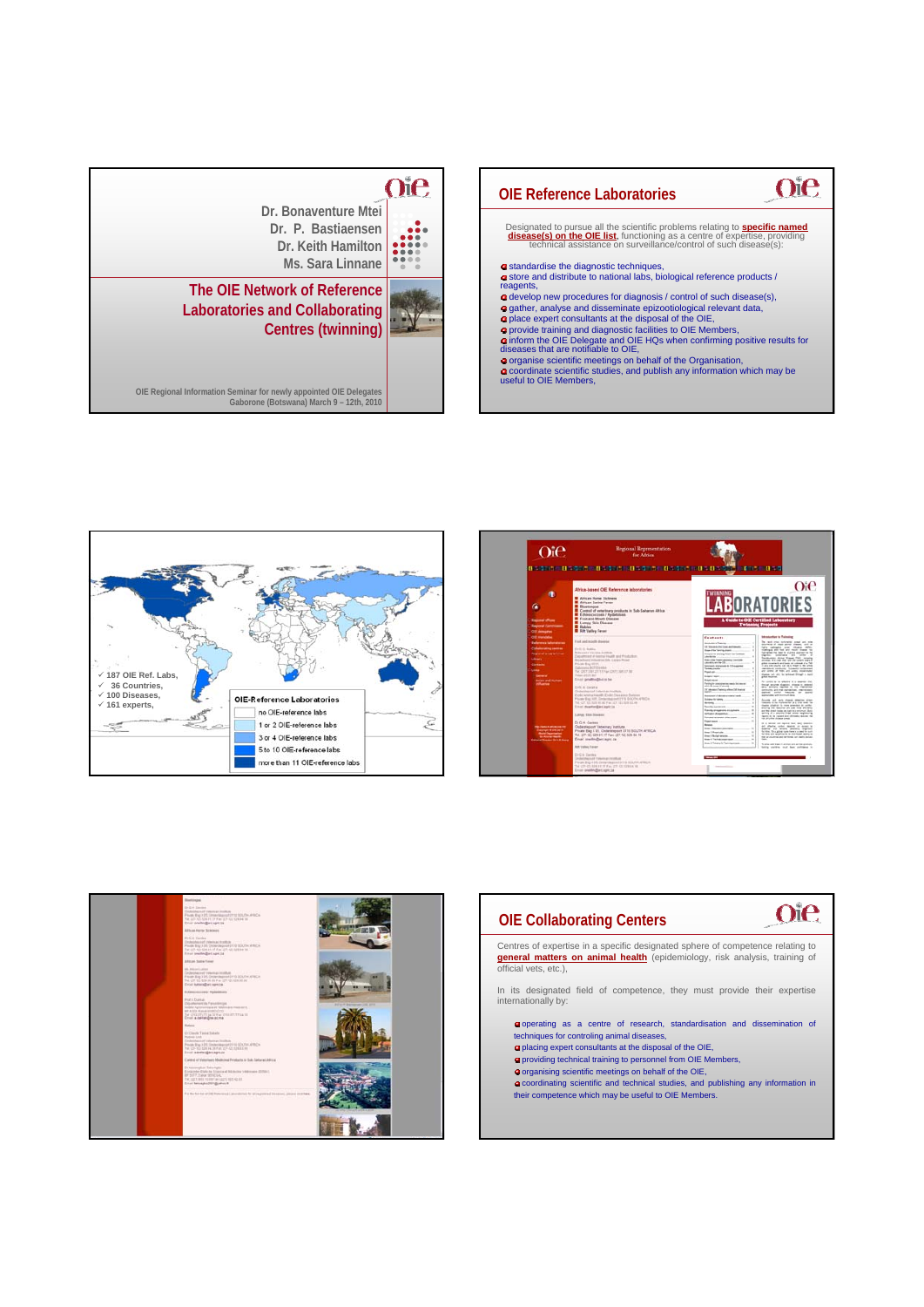



| OIE fit for purpose validation (2008) |                                                              |                                        |
|---------------------------------------|--------------------------------------------------------------|----------------------------------------|
| <b>Disease</b>                        | Name of the<br><b>Diagnostic kit</b>                         | Name of the Manufacturer               |
| Rabies                                | Platelia Rabies II                                           | Bio-Rad                                |
| Avian Influenza                       | <b>BioChek Avian</b><br>Influenza Antibody<br>test kit       | <b>BioChek UK Ltd</b>                  |
| White spot disease                    | IQ 2000 TM WSSV<br>Detection and<br><b>Prevention System</b> | GeneReach<br><b>Biotechnology Corp</b> |
| Bovine<br>spongiform encephalopathy   | Prionics AG - Check<br><b>WESTERN</b>                        | <b>Prionics AG</b>                     |
|                                       |                                                              |                                        |

| OIE fit for purpose validation (2009)                 |                                                              |                                        |
|-------------------------------------------------------|--------------------------------------------------------------|----------------------------------------|
| <b>Disease</b>                                        | Name of the<br>Diagnostic kit                                | Name of the Manufacturer               |
| Rabies                                                | Platelia Rabies II                                           | Bio-Rad                                |
| Avian Influenza                                       | <b>BioChek Avian</b><br>Influenza Antibody<br>test kit       | <b>BioChek UK Ltd</b>                  |
| White spot disease                                    | IQ 2000 TM WSSV<br>Detection and<br><b>Prevention System</b> | GeneReach<br><b>Biotechnology Corp</b> |
| Bovine / Transmissible<br>spongiform encephalopathies | Prionics AG - Check<br><b>WESTERN</b>                        | Prionics AG                            |
|                                                       | <b>TeSeE WESTERN</b><br><b>BLOT</b>                          | <b>Bio-Rad</b>                         |



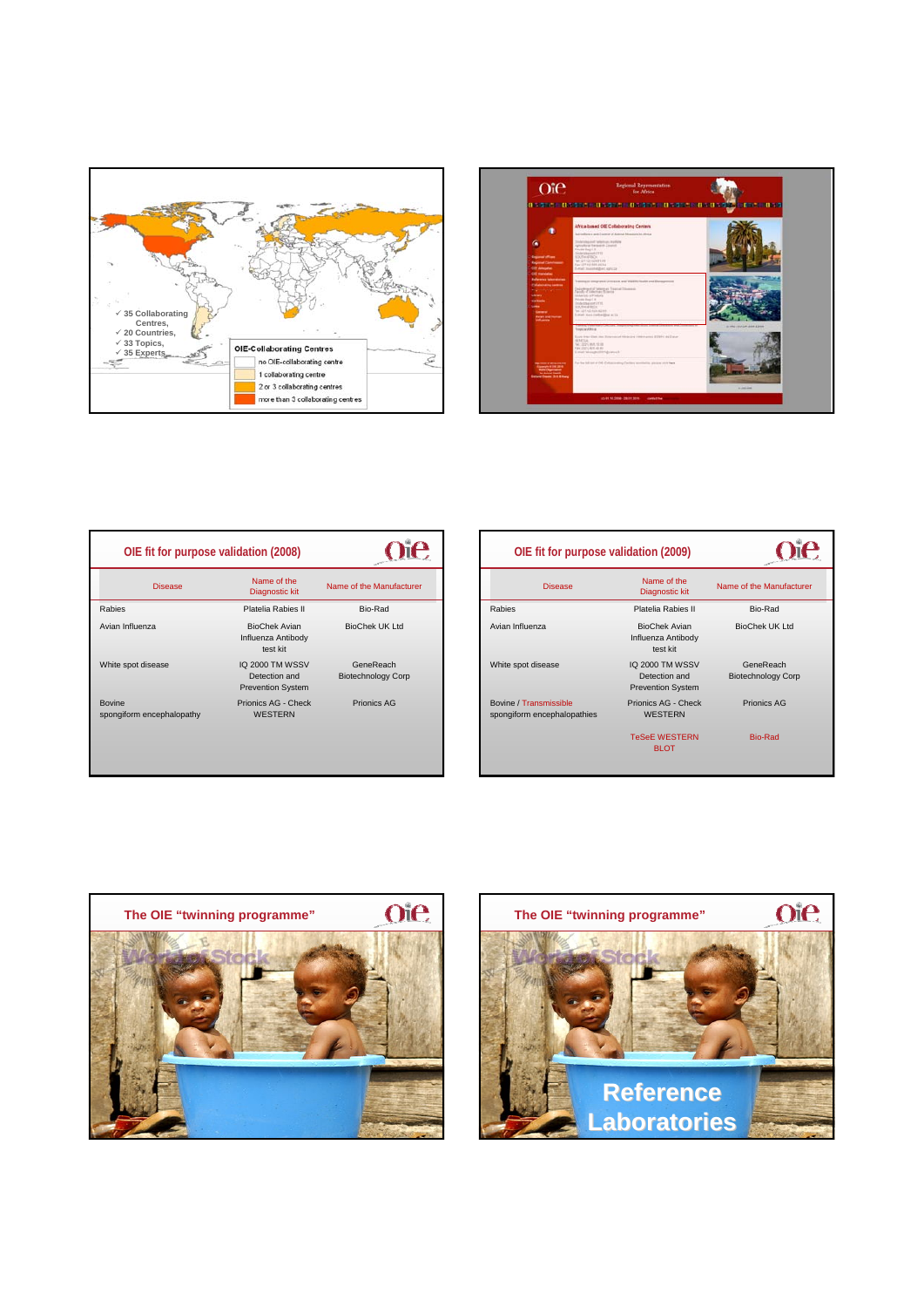



| Countries with more than 6 reference labs ( ) |                                         |
|-----------------------------------------------|-----------------------------------------|
| <b>Country</b>                                | <b>Number of Reference Laboratories</b> |
| <b>Argentina</b>                              | $\overline{7}$                          |
| <b>Australia</b>                              | 11                                      |
| Canada                                        | 14                                      |
| <b>France</b>                                 | 17                                      |
| <b>Germany</b>                                | 11                                      |
| <b>Italy</b>                                  | $\boldsymbol{9}$                        |
| <b>Japan</b>                                  | 13                                      |
| <b>South Africa</b>                           | $\overline{7}$                          |
| <b>United Kingdom</b>                         | 30                                      |
| <b>United States of America</b>               | 25                                      |

| Country                         | <b>Number of Reference Laboratories</b> |
|---------------------------------|-----------------------------------------|
| <b>United Kingdom</b>           | 30                                      |
| <b>United States of America</b> | 25                                      |
| <b>France</b>                   | 17                                      |
| Canada                          | 14                                      |
| Japan                           | 13                                      |
| <b>Australia</b>                | 11                                      |
| Germany                         | 11                                      |
| <b>Italy</b>                    | $\boldsymbol{9}$                        |
| <b>Argentina</b>                | $\overline{7}$                          |
| <b>South Africa</b>             | $\overline{7}$                          |

 $\mathbf{a}^{\mathbf{a}}$ 



- 
- **G** Greater access for more countries to high quality diagnostics and expertise for early detection and rapid response

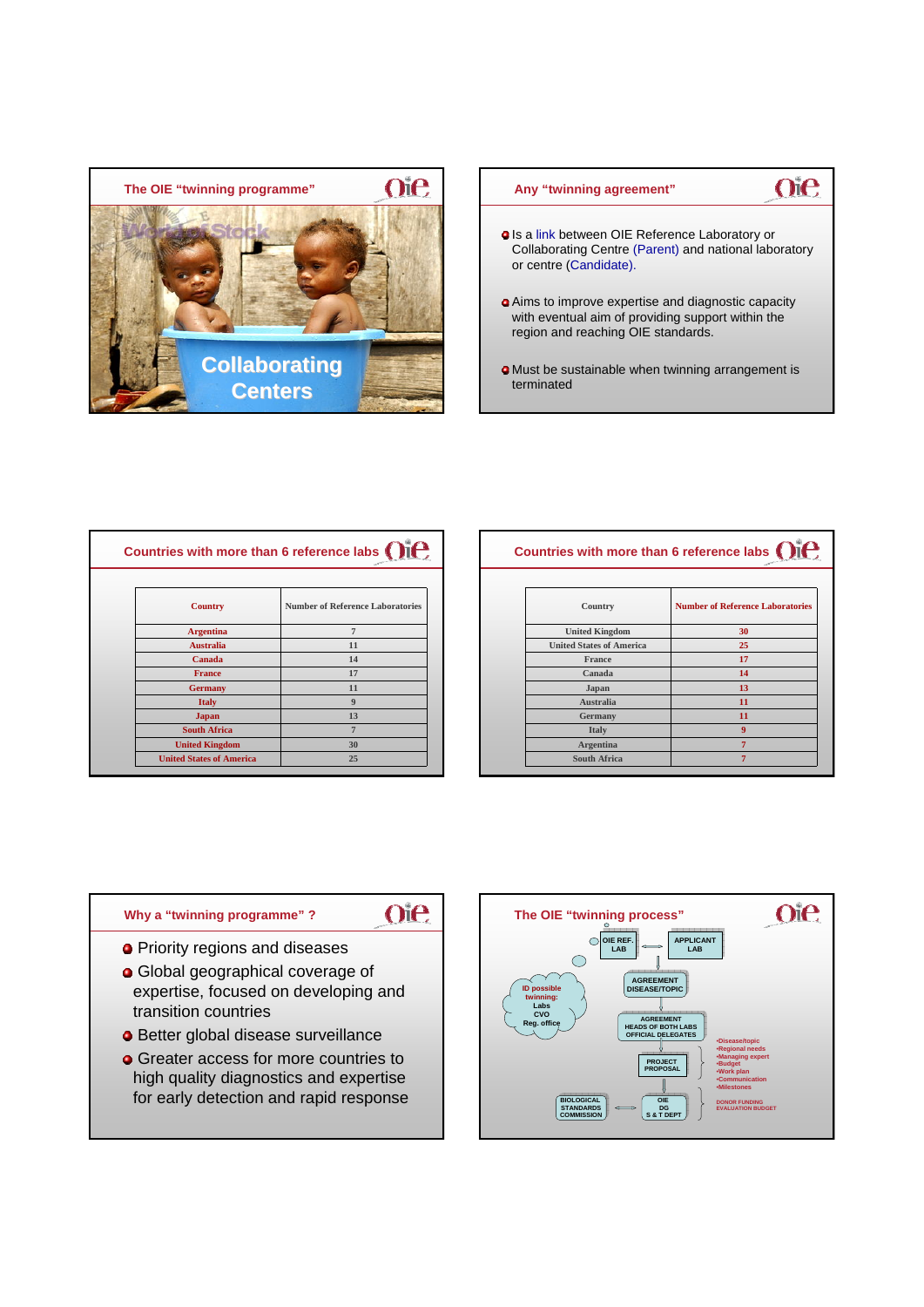## **"twinning" : scope**

## Surveillance, detection and control of animal diseases (incl. zoonoses)

oie

- A specific horizontal sphere of competence e.g. epidemiology, veterinary medicinal products
- Biosafety, biosecurity, quality assurance and good laboratory practices are integral









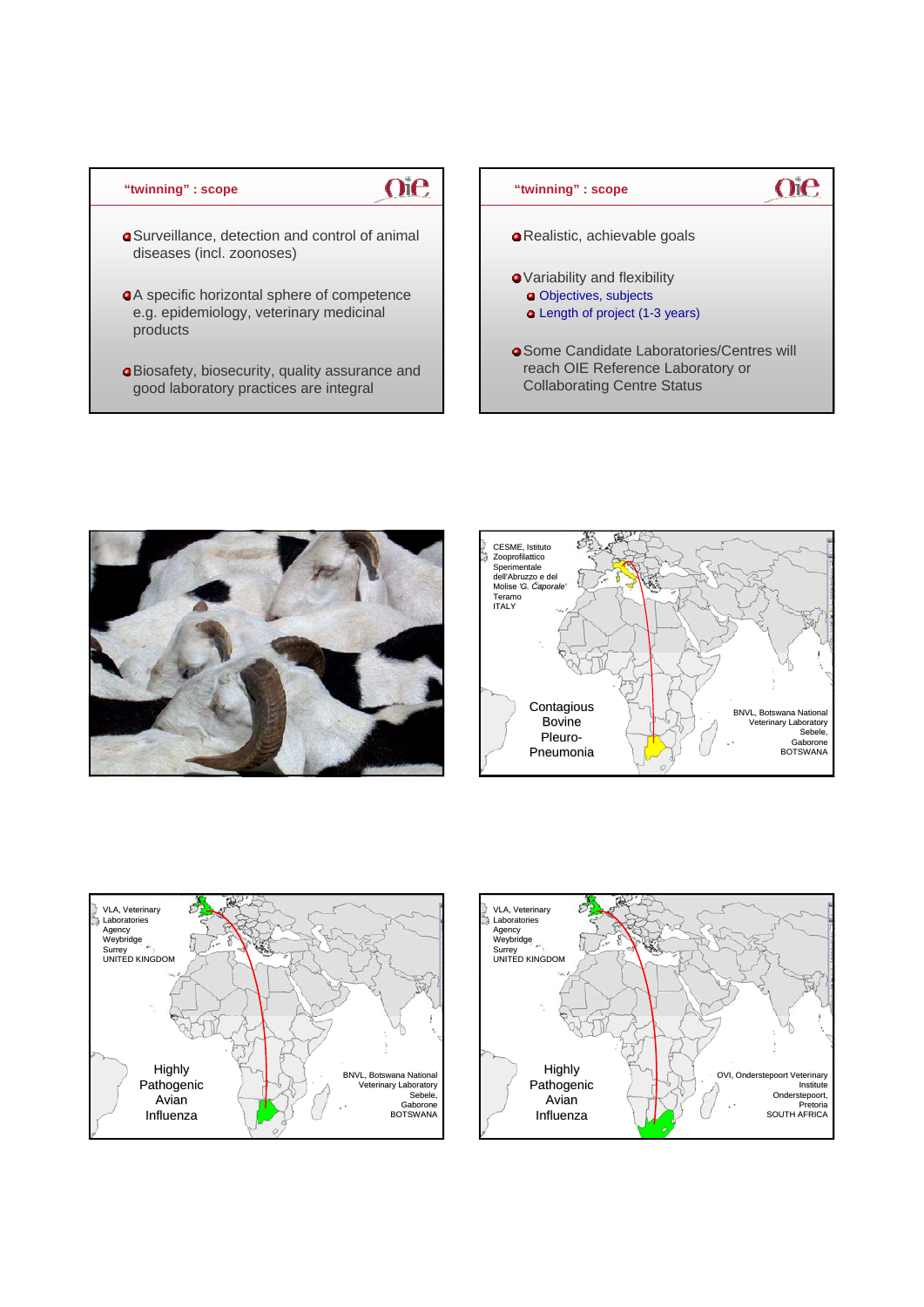









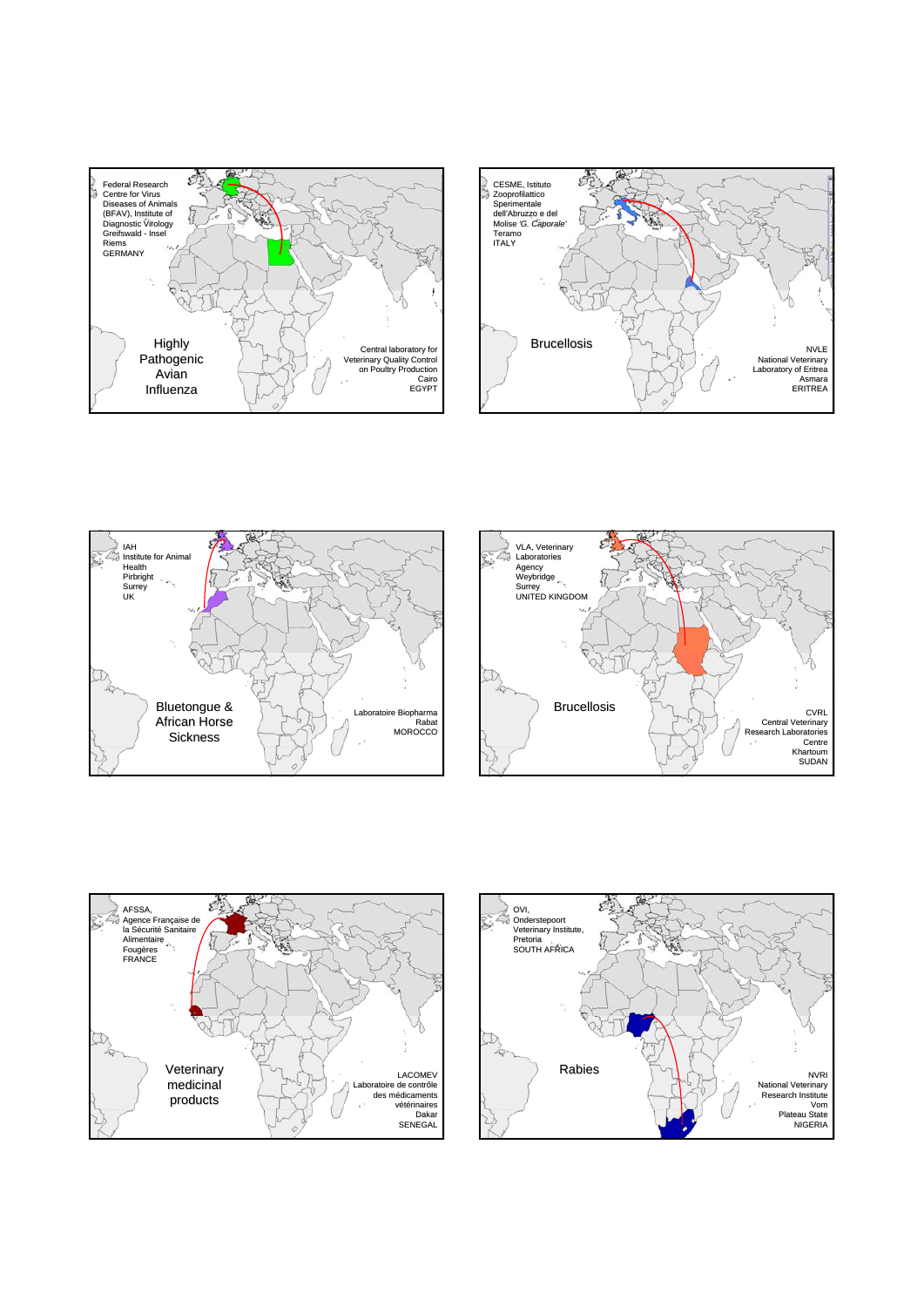







| Italy and Qatar:                | Avian influenza and Newcastle disease |
|---------------------------------|---------------------------------------|
| • France and Thailand           | <b>Brucellosis</b>                    |
| • UK and Sudan:                 | <b>Brucellosis</b>                    |
| Japan and India                 | Equine piroplasmosis                  |
| Argentina and Paraguay          | Foot and mouth disease                |
| South Africa and Nigeria        | Rabies                                |
| France and Senegal<br>$\bullet$ | <b>Veterinary Medicinal Products</b>  |
|                                 |                                       |
|                                 |                                       |
|                                 |                                       |
|                                 |                                       |
|                                 |                                       |
|                                 |                                       |
|                                 |                                       |

| "twinning": worldwide (ongoing)   |                                                                    |
|-----------------------------------|--------------------------------------------------------------------|
|                                   | Italy and Russia Avian influenza and Newcastle disease (completed) |
| <b>USA and Brazil</b>             | Avian influenza and Newcastle disease                              |
| Germany and Egypt                 | Avian influenza and Newcastle disease                              |
| Italy and Cuba<br>$\bullet$       | Avian influenza and Newcastle disease                              |
| UK and South Africa<br>$\bullet$  | Avian influenza and Newcastle disease                              |
| UK and Botswana                   | Avian influenza and Newcastle disease                              |
| Australia and Malaysia<br>٠       | Avian influenza and Newcastle disease                              |
| Canada and Colombia<br>$\bullet$  | Avian influenza and Newcastle disease                              |
| UK and China (PR of)<br>$\bullet$ | Classical swine fever and rabies                                   |
| Italy and Eritrea<br>$\bullet$    | <b>Brucellosis</b>                                                 |
| UK and Turkey                     | <b>Brucellosis</b>                                                 |
| Italy and Cuba                    | Epidemiology                                                       |
| Italy and Botswana<br>$\bullet$   | Contagious bovine pleuropneumonia                                  |
| UK and Morocco<br>$\bullet$       | Bluetongue and African horse sickness                              |
| Germany and Turkey                | <b>Rabies</b>                                                      |
|                                   |                                                                    |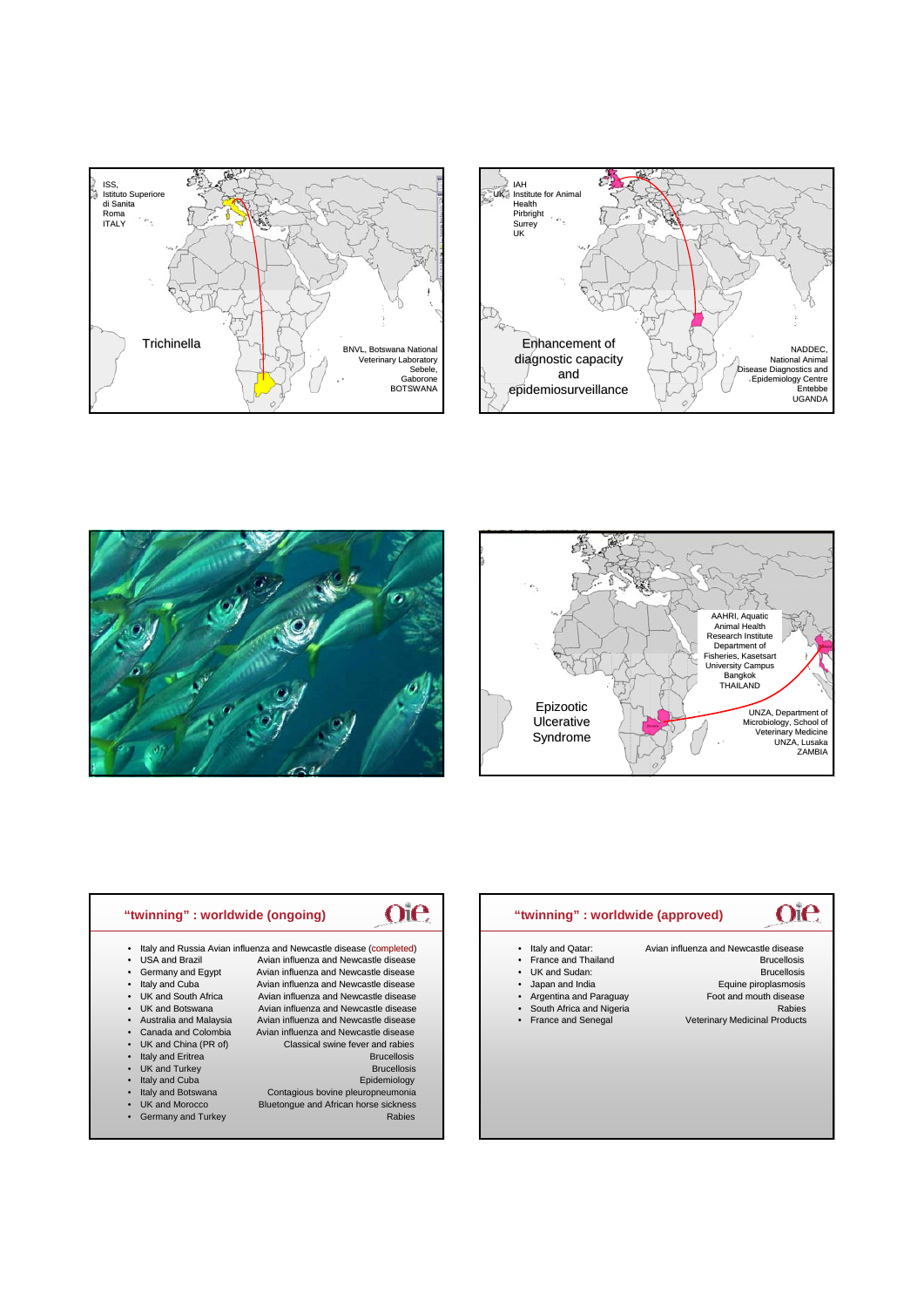